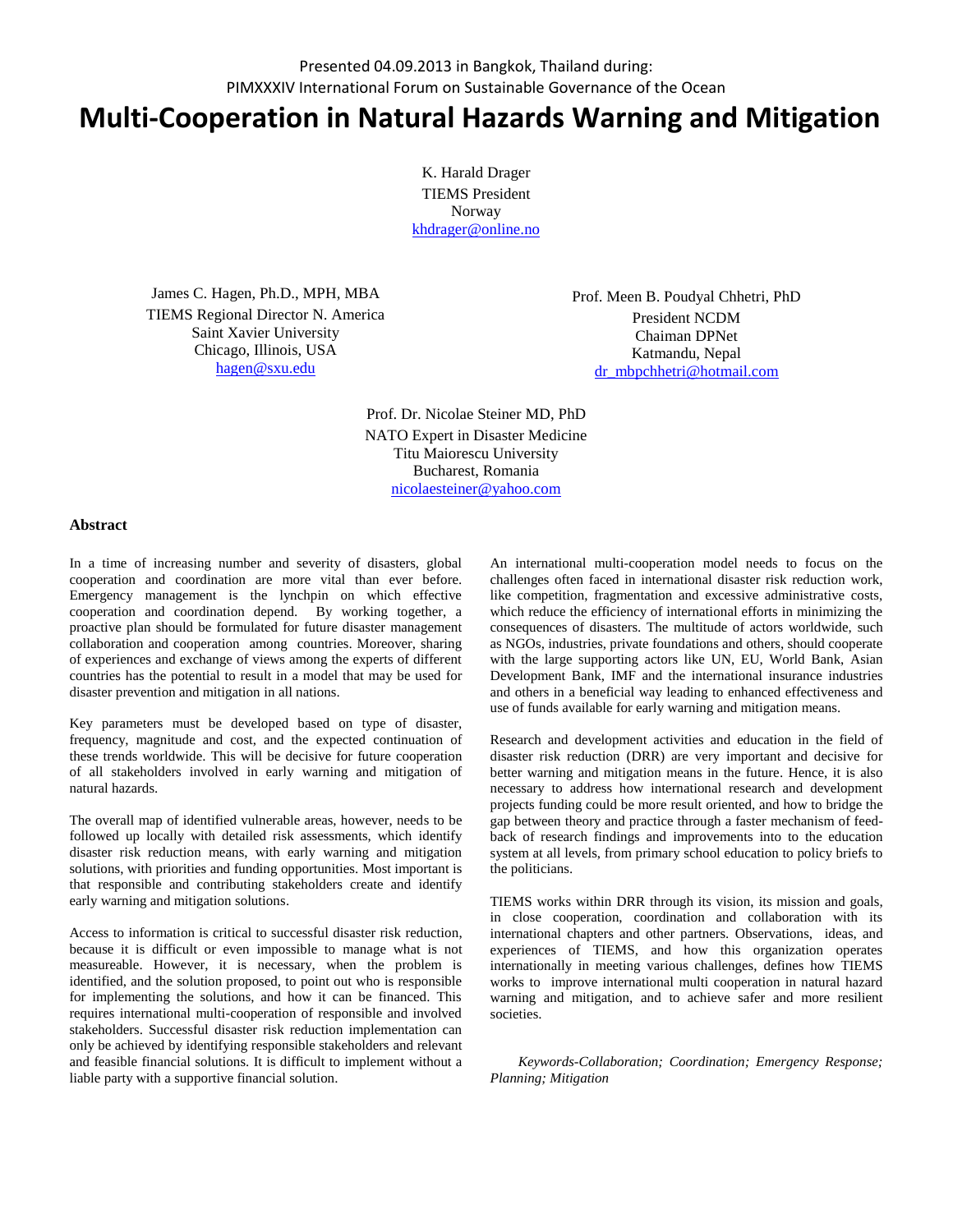## **I. INTRODUCTION**

The fact that the population of the globe is rapidly growing concomitantly with the ever-increasing reality of natural and man-made disasters is not coincidental. Civil strife, stress on the environment, immense demand for energy, and rapid rise of economies in developing countries are the result of this convergence. It is not surprising, then, that the loss of life and damage to physical property has increased so significantly in developing countries [1, 2]. Although a disaster may cause physical effects in a single nation, it produces ripples that are felt in neighboring nations and can cause long term impacts on productivity, growth and the economies throughout the world.

Effective, efficient response and rehabilitation capabilities/mechanisms are equally important to minimize and redress disaster losses and damages. Despite the need, or perhaps because of it, there is great variability concerning the level of cooperation and coordination that exists at all levels. Cooperation and coordination varies from community level to local, village, municipality, district/province and region. At the international level [3] it also varies from regional to global. Just as the number and severity of disasters are increasing across the globe, so are social and economic costs of disasters and global humanitarian challenges increasing in scope and complexity. The need and importance of cooperation and coordination among the national/international organizations and countries is pertinent particularly in the field of the development of humanitarian assistance.

This situation calls for attention to the need for a solid coordination mechanism. Hence, coordination and cooperation among government authorities, international organizations and NGOs are fundamental for an effective disaster management [4]. As the impact of a disaster in a particular country or region can have a multitude of effects in other countries or regions, cooperation and coordination are needed to cope with the disasters. Cooperation is considered by many to be the ideal form of management of humanitarian activities. The act of cooperation and coordination is required for making different people or things work together to attain a specified objective or goal.

It is vital that those in charge of complex and multisectoral/multinational emergency operations be trained and educated in the basic competencies of emergency management. It is clear that as the largest countries struggle with the pressing need for disaster management, there has been an increasing interest in structured and consistent disaster management education of first responders and emergency managers. Developing nations have a critical need for structured learning programs. In the United States, although there has been great activity in creating academic programs at all levels, there is much work on standardization yet to be done. An international perspective must be taken on what the most important knowledge and skills would be for basic training in emergency management. Emergency managers must be educated and trained in the management skills of leadership, teams and team building, and conflict resolution. They must also have great respect for the experiential knowledge possessed by all nations as well as by the indigenous peoples of the world.

## **II. CAUSES OF DISASTERS**

There are several natural and human induced disasters. However, major causes of disasters are: (i) geo-physical structure of a country, (ii) climate, (iii) environmental degradation, (iv) mismanagement of natural resources, (v) widespread urban and rural poverty, (vi) unplanned and haphazard settlement, (vii) rapid urbanization, (viii) inefficient public policies, (ix) dealing disaster risk through responsefocused civil defense-type structures, (x) leaving a serious underinvestment in hazard prevention and mitigation; and (ix) lagging and misguided investments in infrastructures [5,6]

When considering these major causes, it has become axiomatic that due to issues of global climate change, urbanization, alteration of fertile land to desert, population growth, and environmental degradation, frequency and severity of natural disasters are on the increase. Natural disasters increase in both magnitude and number [7]. The United Nations projects that by 2030, 60% of the world's population will reside in cities [8]. It is these urban areas that will be sites for greatest destruction and life lost. Globalization and other factors, combined with global political instability and poverty, create an environment that is exceedingly fragile, and populations that are increasingly vulnerable. The effects of urbanization and poor economic conditions have resulted in developing countries accounting for 96% of natural disasterrelated deaths [9] and the number of affected survivors in developing countries being 40 times higher [10]. As a foreshadowing of the devastation in Haiti, a study of Guatemala City 20 years after the massive death and destruction of the 1976 "poor-quake," still identified 589,900 inhabitants living around the city that were living in areas "considered highly susceptible to earthquakes, floods, and landslides" [11]. The term "poor quake" was used because most of those affected were in slum areas in the ravines in Guatemala City. In that event and the second quake that followed two days later, over 22,000 people were killed, over 70,000 injured, and 1 million homeless [12]. There must be an effort made to "ensure harmonious interactions between natural and human systems" to minimize vulnerability [13].

#### **III. EFFECTS OF DISASTERS**

 Disasters not only damage infrastructure but have longterm impacts on productivity, growth and economy [14]. As mentioned earlier, the effects and impacts of disasters go beyond local and national levels to having global ramifications depending upon the extent of disaster. For example, the adverse results of climate change, global warming and green house effects are major concerns for all the countries and people of the world. It is not surprising that the impacts must be borne by millions of innocent people. In fact, climate change is already affecting the frequency, severity and intensity of hydro-meteorological hazards. It is to be noted that the vulnerability to disasters is determined by a complex set of physical, economic, social and political factors. From 1970s to 1990s, the number of affected population in the world tripled while the decadal economic cost increased by a factor of \$5 billion to more than \$600 billion. Recently, global climate change has become accepted as an additional incubator. In such a way, increases in frequency and intensity of climatic hazard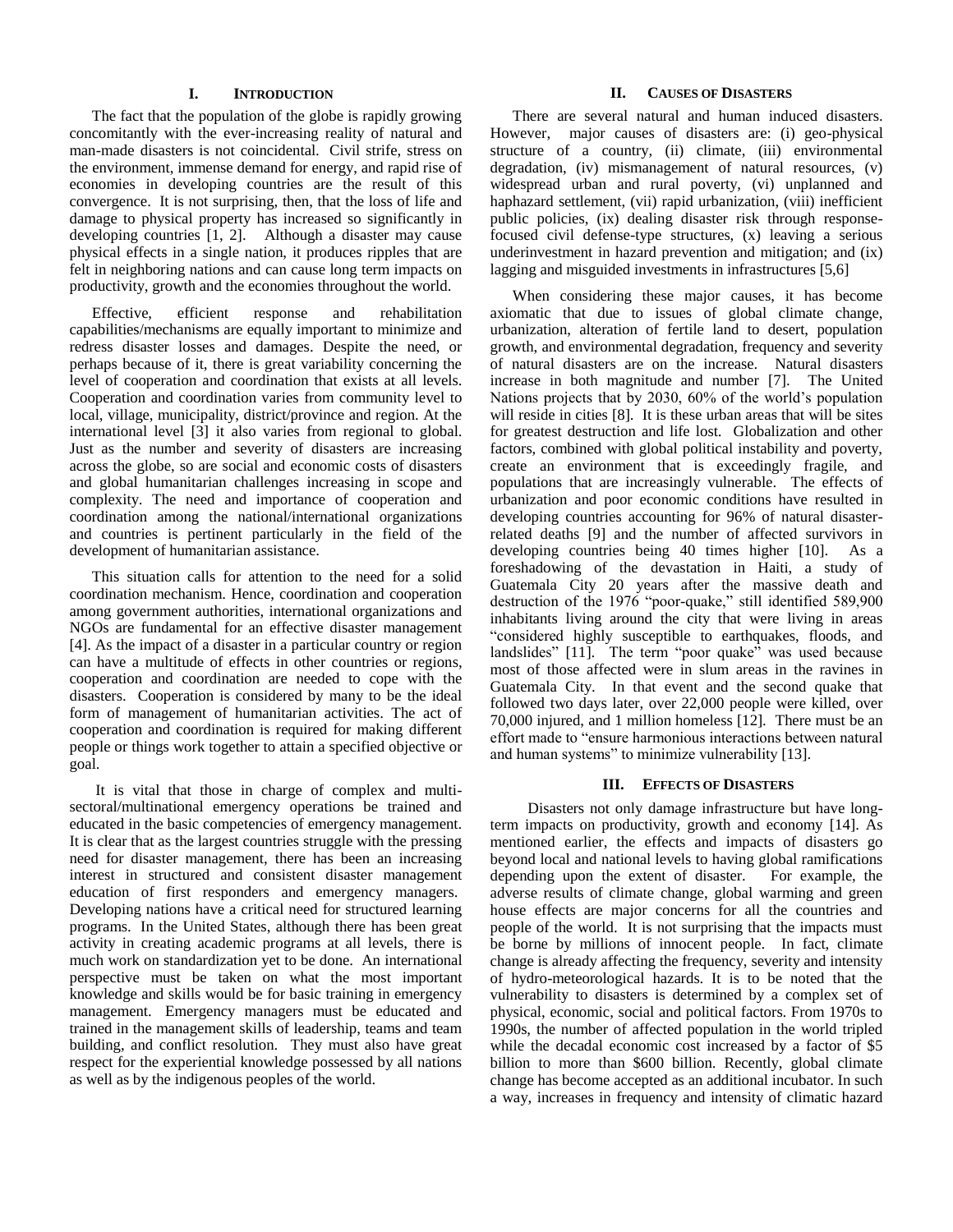impacts could aggravate trends in many vulnerable areas. More importantly, since the impact of disaster determines whether people live or die, helping each other saves precious human lives. Humanitarian assistance when needed is essential in accomplishing this goal [15].

 It is necessary that we extend our measurement of disaster effects beyond easily quantifiable aspects: number of dead and injured, people displaced, homes and businesses destroyed, cost, loss of income, and other discrete measures. Increased attention must be paid to aspects of disaster that are far more difficult to understand and measure. This is what Ismet Fanany [16] called a reconstruction of the "invisible landscape." He said that the "wreckage of the physical aspects of people's lives lay all around where their homes and villages once stood, but the wreckage of the psyche of the Achenese lay inside each person, where it was not easily accessible and where it could not be perceived by the eye alone." He also suggests that internal reconstruction lagged behind the physical for the Achenese following the Indian Ocean tsunami. A rebuilding of the internal environment of survivors might be beyond the ability of the aid workers. Perhaps creating a new reality is more likely, the integration and reconciliation of what existed previously and the old reality – a new normal, rather than a return to what existed prior to the disaster. We need to have a better understanding of those invisible factors to foster creation of the new normal.

Another important aspect to consider when rebuilding a "community" is the psychological vulnerability of its residents. Whether these individuals suffer from depression or one of many anxiety or psychosis-related disorders, a disaster within their community has a high probability of exascerbating their symptoms and placing them in a state where they struggle with any form of recovery [17]. Within this category of vulnerable populations are individuals with diagnosed psychological conditions that may affect their cognitive functioning, their ability to cope with a disaster or process the recovery process. There may also be other individuals within a community who have an undiagnosed pre-existing psychological condition that may be exacerbated as a result of disaster. Then, there are also others who may develop symptoms of a psychological disorder, such as post traumatic stress disorder, as a result of the disaster. Recovery teams and relief efforts need to be aware of the impact of psychological factors in the rebuilding process and must address them as vital components to the community's recovery needs [18]. In order to accomplish this, recovery teams should collaborate their efforts with psychologists, social workers and other mental health professionals. Without addressing psychological factors as a part of the community rebuilding process, members within these vulnerable populations may feel disconnected or permanently estranged from their surroundings and inhibited, or even prevented, from regaining a sense of community.

## **IV. GAP ANALYSIS**

Disaster prevention and preparedness require a wide range of measures, both long and short term, aimed at saving lives and limiting the amount of damage caused. Particularly, to confront recurrent calamities is a stupendous task with all its attendant regulatory, institutional, resource and technological

and managerial pre-requisites [19]. Some of the more pertinent gaps that need to be addressed are highlighted below:

- It is imperative that all countries should seriously take into account the impact of global warming, green house effect and climate change when planning a multi-hazard early warning system or network and formulating and implementing the policies on disaster management.
- Emergency managers must be educated and trained in core competencies related to coordinating response to large, complex disasters. There must be a focus on mentoring leadership and working with teams on an inter-sectoral, interdisciplinary, international basis.
- There needs to be a comprehensive and unified disaster management policy to reduce the social and economic costs to the community caused by disasters. The policy should properly address problems in urban/sub-urban areas and elsewhere. Policies suitable for the type of problems faced by urban and rural communities should be formulated.
- The use of satellite, Terrestrial Trunked Radio (TETRA), the Global System for Mobile Communications (GSM), Worldwide Interoperability for Microwave Access (WI-MAX), etc. and telemedicine needs to be considered as critical in saving lives when disasters strike. Health entities to include the World Health Organization (WHO) and telecommunications experts such as the International Telecommunication Union (ITU) should provide such services in the post disaster situations.
- The Common Alert Protocol which was adopted by ITU as an OASIS (Organization for Structured Information Standards) standard through its Recommendation X. 1303 is used throughout the world, and should be encouraged as an effective way of ensuring that the media can efficiently and effectively pass on alerts.
- The link between environment and environmental related management and telecommunications/ICT needs to be highlighted in order to mitigate disasters.
- Experiences, ideas, and strategies should be shared with all stakeholders and should be mapped

To attain the above goals, cooperation and coordination at the national, regional and global level is needed.

## **V. THE NEED AND IMPORTANCE OF INTERNATIONAL COOPERATION AND COORDINATION**

In addition to the inter-country cooperation and coordination among disaster management stakeholders, there is the growing need of regional, international and global cooperation and coordination among the countries that have common problems, as a country's disaster situation may affect many other nations. For example, an earthquake disaster can have wide geographical coverage. Where much of the region's transport and communications infrastructure crosses several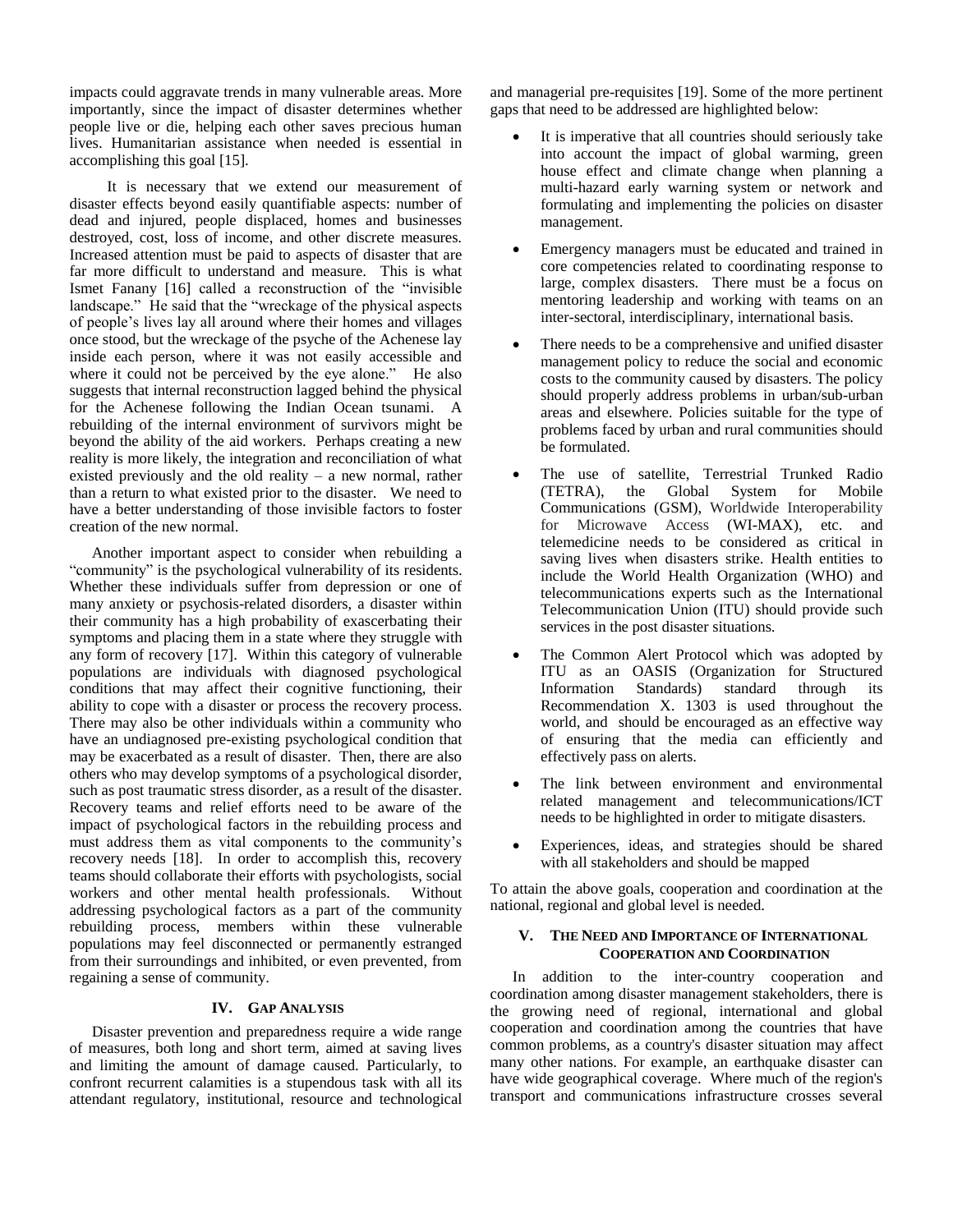borders, the need for regional-level services is obvious. Similarly, failure to apply disaster risk management in any one country can affect such infrastructure and, thus, the region as a whole. The Gisjlegen disaster in Belgium is an example of international cooperation and optimized coordination between the border of Belgium and France [20]. An accident at a pumping station in Belgium very near the French border resulted in a mass influx of burned casualties. Due to the proximity to the border and both countries being in the Schengen area, there was cooperation and common action in handling the disaster that exceeded local resources. Special burn hospitals were used in the North of France during the operation. A potentially complex international operation hindered by geographic boundaries, sectors, and jurisdictions was carried out successfully.

Regional and international cooperation is essential not only to cope with the impacts of disaster but also to help ensure that the region sustains economic growth. Moreover, enhanced regional and international cooperation and coordination in disaster risk management offers attractive opportunities to provide resources. Disaster preparedness has remained inadequate in many countries where there are needs to national level up-date disaster legislation to enhance the national focal agency and strengthen inter-institutional and intergovernmental coordination. Many aspects of disaster management are trans-border. As a result, those countries could be economically and socially affected due to the serious natural disasters in a neighboring country. A neighbor may be able to provide valuable help in evaluating risk, mitigating, forecasting, developing and communicating early warnings and responding to disasters. There is incredible value in utilizing international and indigenous knowledge systems when facing the challenges of reconstruction following disaster [21,22]. Regional planning and joint efforts should be carried out to solve the disaster problems as the uncertainty of disasters are major concerns for all countries. Countries that have common goals and interests should share disaster data and information so as to reduce the impact of potential disasters. International cooperation is critical to find more effective ways to forecast risk, to better manage the response and to develop organizational resilience to interruption and different types of crisis and disasters [23].

In addition to the importance of national, regional and international level cooperation and coordination, there is also the need for enhanced cooperation and coordination at the United Nations. In particular, there needs to be improved coordination between the:

United Nations Office for the Coordination of Humanitarian Affairs (UN-OCHA),

United Nations Human Settlements Program (UN-HABITAT),

United Nations Disaster Relief Organization (UNDRO), United Nations International Strategy for Disaster Reduction (UNISDR),

World Meteorological Organization (WMO),

United Nations Environmental Program (UNEP), WHO

This cooperation needs to also extends to NATO-EADRCC (Euro-Atlantic Disaster Response Coordination Center) and EU-MIC European Union Monitoring and Information Center) that will act mainly in their AOR. [24].

## **VI. TIEMS AND INTERNATIONAL COOPERATION**

TIEMS was founded in 1993 in Washington, USA, and is today registered as an international, independent, non-profit NGO in Belgium. TIEMS is an International Network of Users, Planners, Researchers, Industry, Managers, Response Personnel, Practitioners, Social Scientists, and other Interested Parties and individuals concerned with Emergency and Disaster Management.

TIEMS stimulates the exchange of information regarding the use of innovative methods and technologies within emergency and disaster management. In this way, it will improve society's ability to avoid, mitigate, respond to, and speedily recover from natural and technological disasters. TIEMS is building a network of experts through local TIEMS Chapters all over the world, with the aim of "think globally and act locally".

TIEMS believes in a global dialogue to learn from the exchange of expert information and experience between all stakeholders involved in emergency and disaster management. Last year TIEMS arranged 13 conferences and workshops around the world, in Norway, Japan, Italy, Russia, Romania, Korea, China and Iraq. They focused on important and timely topics in emergency and disaster management. In the first 9 months of 2013, TIEMS had conducted 9 conferences and workshops in the USA, Japan, Iraq, France, Germany, China and Finland.

TIEMS also initiates and takes part in research and development projects that aim at developing and/or improving methods and technologies in emergency and disaster management. TIEMS is also developing an International Education Training and Certification Program in Emergency and Disaster Management. The International Education Program is composed of TIEMS Chapter Training and TIEMS QIEDM (Qualifications in International Emergency and Disaster Management) Certification. More details are found on TIEMS web-site[: www.tiems.org.](http://www.tiems.org/) 

TIEMS network constitutes a large international multidisciplinary group of experts, with different educational backgrounds and various experiences in the field of emergency and disaster management. They represent a unique source of expertise and ideas, which are important to creating resilient societies.

TIEMS contribution as an NGO can be within the organization's focus, namely in Education and Research. In our opinion, this is the key to a better understanding of disasters and spreading the information on causes and consequences. Our belief is that as we repeat the message with better and more accurate information, global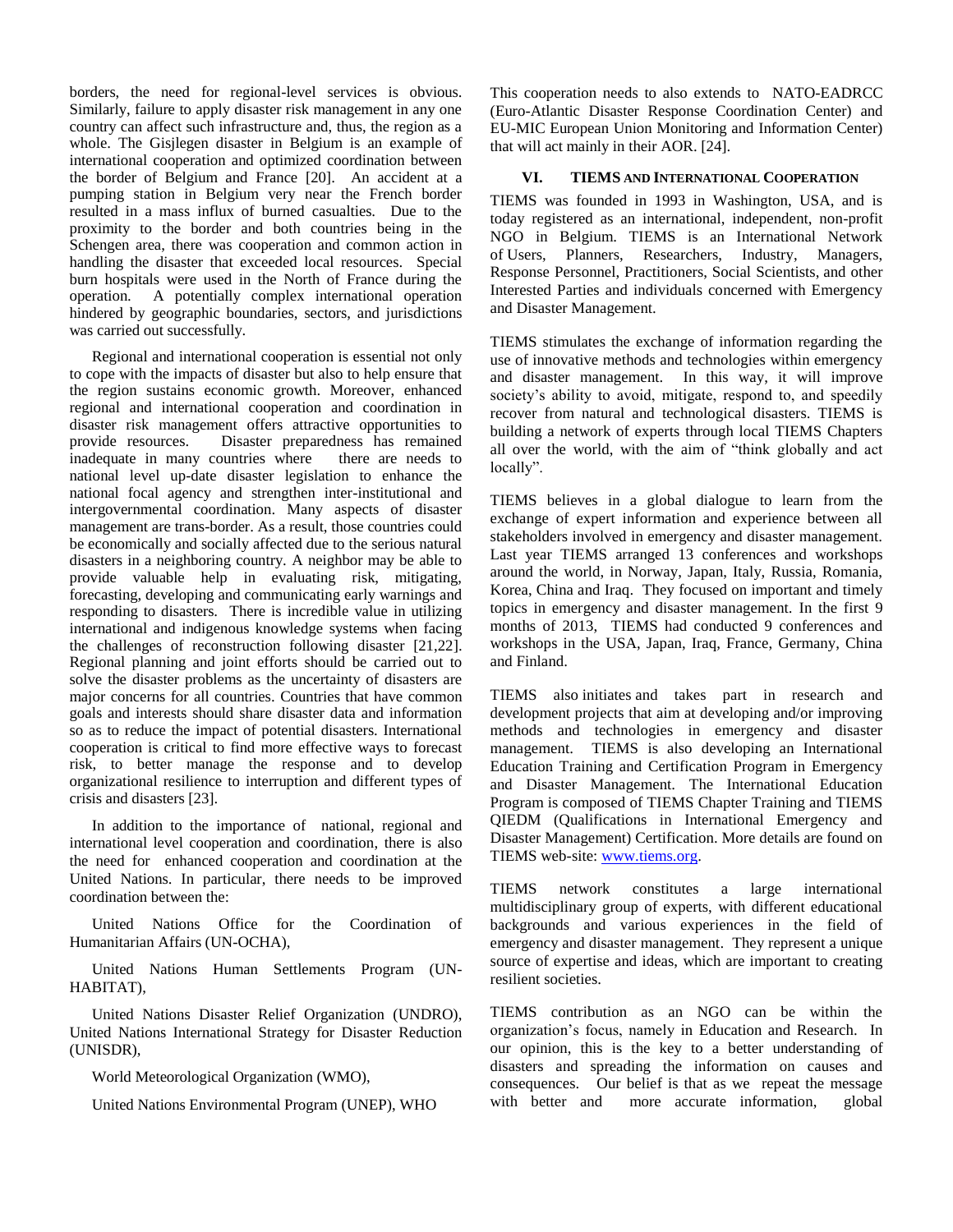understanding will increase. Along with this improved understanding will be a willingness to make the necessary changes in our society and to seriously deal with vitally important DRR issues.

# **VII. GOOD PRACTICES**

To cope with this situation there are some good practices to adopt. For example Romania has concluded to sign with all neighboring countries the memoranda of understanding and other diplomatic documents to better manage the resources in common in case of disasters with trans-boundary consequences. These actions encompass measures to improve early warning, specific notification, coordination and intervention for mitigation actions.

It is axiomatic that the response to large-scale disasters in any nation, whether the effects of the disaster are multinational or not, will involve the consideration of involvement and aid from other nations. Categories of involvement involve binding regulatory agreements, non-binding regulatory agreements, or aid offered without pre-agreements. The 2012 earthquake that stuck near Port-au Prince affected over 3.5 million peoples, and killed an estimated 220,000, and the resulting cholera epidemic killed over 5,899. Since 1973, the United States has been the largest donor to Haiti, and it is not surprising that the US, working with the Government of Haiti and the United Nations, executed what became the largest international humanitarian response to a natural disaster in U.S. history. The immediate outpouring of aid in the form of money and expertise was incredible, although the long term support is certainly less impressive. As one of the most complex humanitarian efforts undertaken in response to a disaster, the response and recovery efforts for the 2010 earthquake in Haiti is worthy of continued discussion and analysis. Much can be learned in the area of coordination and cooperation between and among nations.

In analyzing the response to the Haiti earthquake of January 12, 2010, Benjamin et al. [25] noted that poor coordination among aid organizations, refusal of aid from some organizations, and lack of transparence and accountability for donations were some of the most obvious mistakes made. Other mistakes include deficient disaster planning, inadequately prepared rescuers and excessive emphasis on security as other mistakes made. In questioning coordination, however, one must realize the difficult logistical problems and lack of stable government in Haiti. Hopmeier et al. [26] stressed from their analysis of the Haiti response that there needed to be an international incident command system developed, agreed upon, and implemented in order to coordinate an effective international response. Although often ignored or overlooked in response and recovery, mental health issues remain as one of the needs in massive natural disaster. There are mental health success stories that have been reported in Haiti. In one international success story from Haiti, Raviola et al. [27 reported how a transnational team expanded mental health and psychological services in Haiti. It was noted that there are often difficulties in coordinating interventions by

NGOs, government, and local groups, especially in the area of culturally sensitive treatment. This model was proposed as being ideal for replicating in other disaster scenarios. The fact that this model can be used in low-resource settings makes it ideal in locations such as Haiti.

Katrina has been called a "case of 'grand failure' in crisis and emergency management" [28]. Although there are a myriad of lessons to be learned by hindsight and "second-guessing" those under stress of the event, this was the first event in US history where many international NGOs (INGOs) felt compelled to become involved, whereas their normal field of operations was developing countries. It sent shock waves through the international community and in many ways undermined their faith in the ability of the US to render aid to anyone in time of need. More than one dozen INGOs provided humanitarian relief in the US for the first time. For example, the International Rescue Committee that normally focuses on humanitarian aid for victims of war and persecution dispatched an Emergency Response Team to Louisiana for assistance in public health, emergency health, and mental health counseling. Visions seen on televisions around the world invoked images of third world countries and an impoverished population not seen before. It was a lack of collaboration and interrelationships, even within the country, that was most troubling.

## **VIII. THE WAY FORWARD**

Disaster prone countries need to formulate and implement strategies, plans of action, and programs for disaster risk reduction. They should develop their institutional and technical capabilities in order to cope with the disasters. Preparedness and preventive measures are highly desirable to reduce the disaster losses. Effective and efficient response and rehabilitation capabilities are also equally important to minimize and redress disaster losses and damages. Hence, the need and importance of cooperation and coordination among the national/international organizations and countries is pertinent particularly in the field of the development of humanitarian assistance [29].

Disasters must also become a core development issue. Integrating disaster risk reduction into development policy, programs and practice is of great importance. It needs to be ensured that disaster risk reduction is included in Poverty Reduction Strategy Papers and development plans and programs [30]. To give an example of the benefits of disaster risk reduction approach, the World Bank recently estimated that, on an average, countries can save \$7 in disaster recovery costs for every \$1 spent on risk reduction measures. On the other hand, better systems for the collection, analysis and dissemination on disaster impacts and links with climate change, health, livelihoods and governance by developing performance targets and indicators to assess progress in integrating disaster risk reduction into both humanitarian and development policies are also important. Examples of strategic activities include: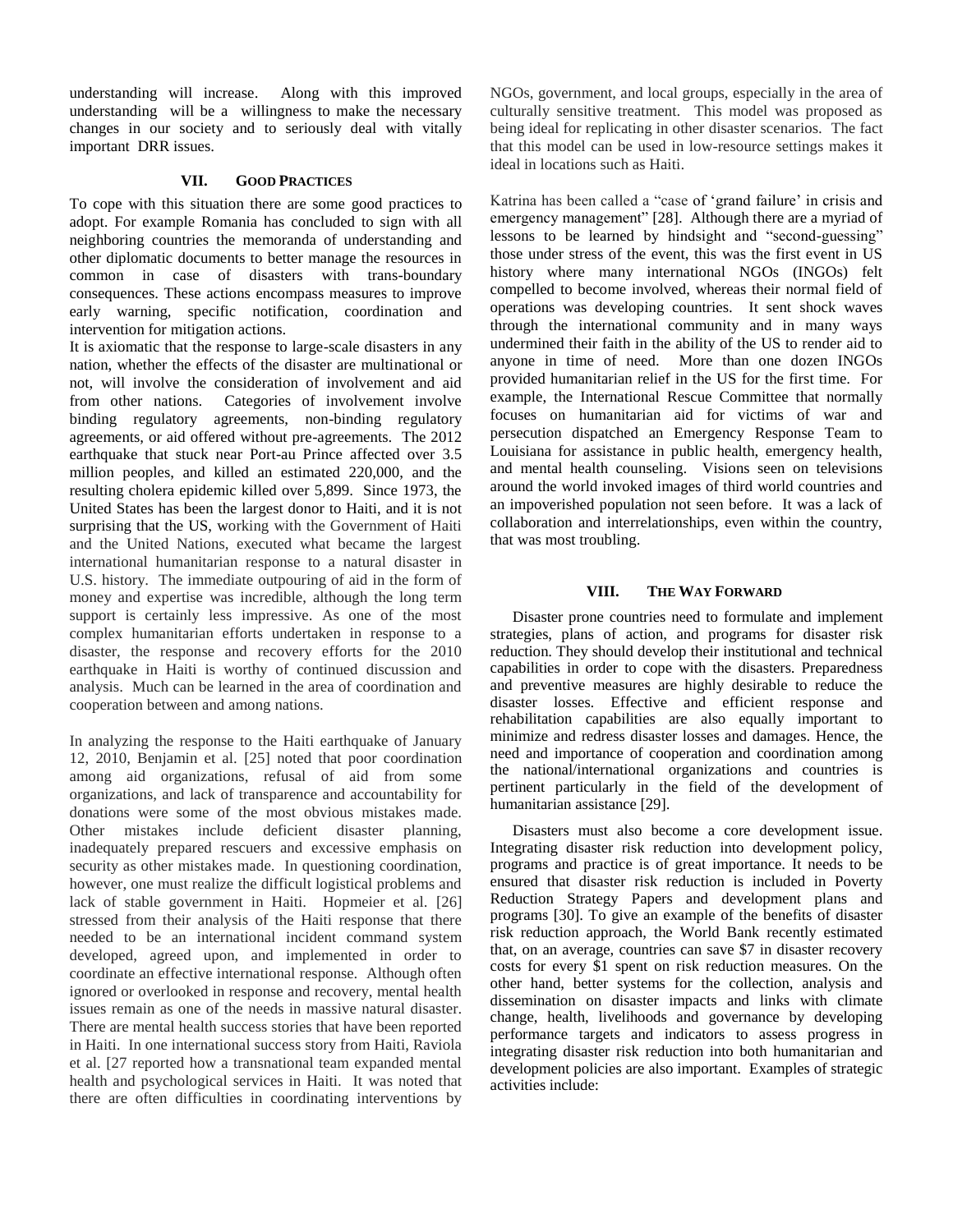- Explore possible national, regional and global cooperation mechanisms for sharing information, exchanging views and knowledge in order to replicate best practices required for the effective response and mitigation of disasters.
- The national, regional and global level capacities and links should be further developed and strengthened by reinforcing links between preparedness and response, by seeking support for the work done in communities to reduce risk and prepare for disasters and in generating learning from that work.
- Strategic partnerships, cooperation and coordination with the national and international key stakeholders within the humanitarian community (UN agencies, NGOs, INGOs, academic, corporate sectors etc.) should be strengthen to improve the support to national societies and their partners.
- For an effective cooperation and coordination wide range of contacts among the stakeholders is needed.
- The use and application of Disaster Management Information System (DMIS), information, best practices, guidelines, newsletters and other resource materials should be compiled, analyzed and synthesized and shared among the national and international stakeholders. An example of a free open source DMIS would be Sahana [31] software that has been deployed in response to disasters around the world [32]. While sharing of experiences, exchanging views and learning lessons from each other help to minimize losses and damages.
- Public information, education and disaster awareness are crucial. Therefore, it is highly essential to raise disaster awareness and education on the behavior and impact of disasters among the vulnerable population.
- Adequate funds and resources should be arranged to enhance national and international capacity in emergency preparedness and disaster mitigation and response.
- Capacity building is necessary thorough trainings, seminars, workshops and exposure visits.
- The use of remote sensing technique is essential in particular for earthquakes, fires, volcanic eruptions and tsunamis.
- Hazard mapping of vulnerable areas is of utmost importance. Similarly, high risk areas should be identified and integrate with population distribution infrastructure and building stock databases by preparing new Tectonic maps of such areas.
- Emphasis should be given to disaster risk mitigation.
- More importantly, disaster resistance resilience communities are to be developed.
- Establishment of early warning systems for natural and human induced multi-hazards is highly desirable.
- It is to be realized that preparedness, response, rehabilitation and development are all part of a same process. Therefore, the holistic vision of this process must be reflected in the disaster risk management policy framework that should encompass existing policies.
- While developing and implementing a development plan/project, its sustainability and proximity to disaster should be taken into account.
- All the disaster management activities should meet the noble interest and good of the affected population by measuring the respect of agreed policies and standards such as Sphere and Code of Conduct.
- It is also desirable to work on a new disaster risk management policy framework, which includes crosscutting issues like gender equality and accountability and environment perspectives.
- The most effective way to reduce losses from disasters is to integrate disaster risk into overall economic and development processes.
- Mock exercises, drills and simulations should be carried out to sharpen the skills of the disaster managers.
- Public participation and preparedness should be enhanced. There must be respect for, and inclusion, and incorporation of, local and indigenous knowledge.
- An international perspective must be taken on essential knowledge and skills for education and training in emergency management.

#### **IX. THE FINAL NOTE**

As disaster management is a multi-sectoral activity, it needs cooperation and coordination among stakeholders. This means a sharing of experiences, exchanging views and learning lessons help to minimize losses and damages. The overarching issue is to improve governance for disaster risk management. Risk considerations must be factored in into all aspects and levels of government and society. Disaster risk analysis should be undertaken for all new development plan, program and activities. Building relationships requires time and a wide range of contacts. Disaster risk reduction should be included in strategy papers and development plans. It is of interest to note that donors, governments and aid agencies prefer to invest in response rather than cost-effective disaster prevention and preparedness [33].

The Hyogo Framework for Action 2005-2015 also emphasizes on the efforts to reduce disasters through systematic integration of disaster risks by integrating them into policies, plans and programs for sustainable development and poverty reduction which must be supported through bilateral, regional and international cooperation. More importantly, a humanitarian agenda should be given high priority. It is also needed to further develop and maintain strategic partnerships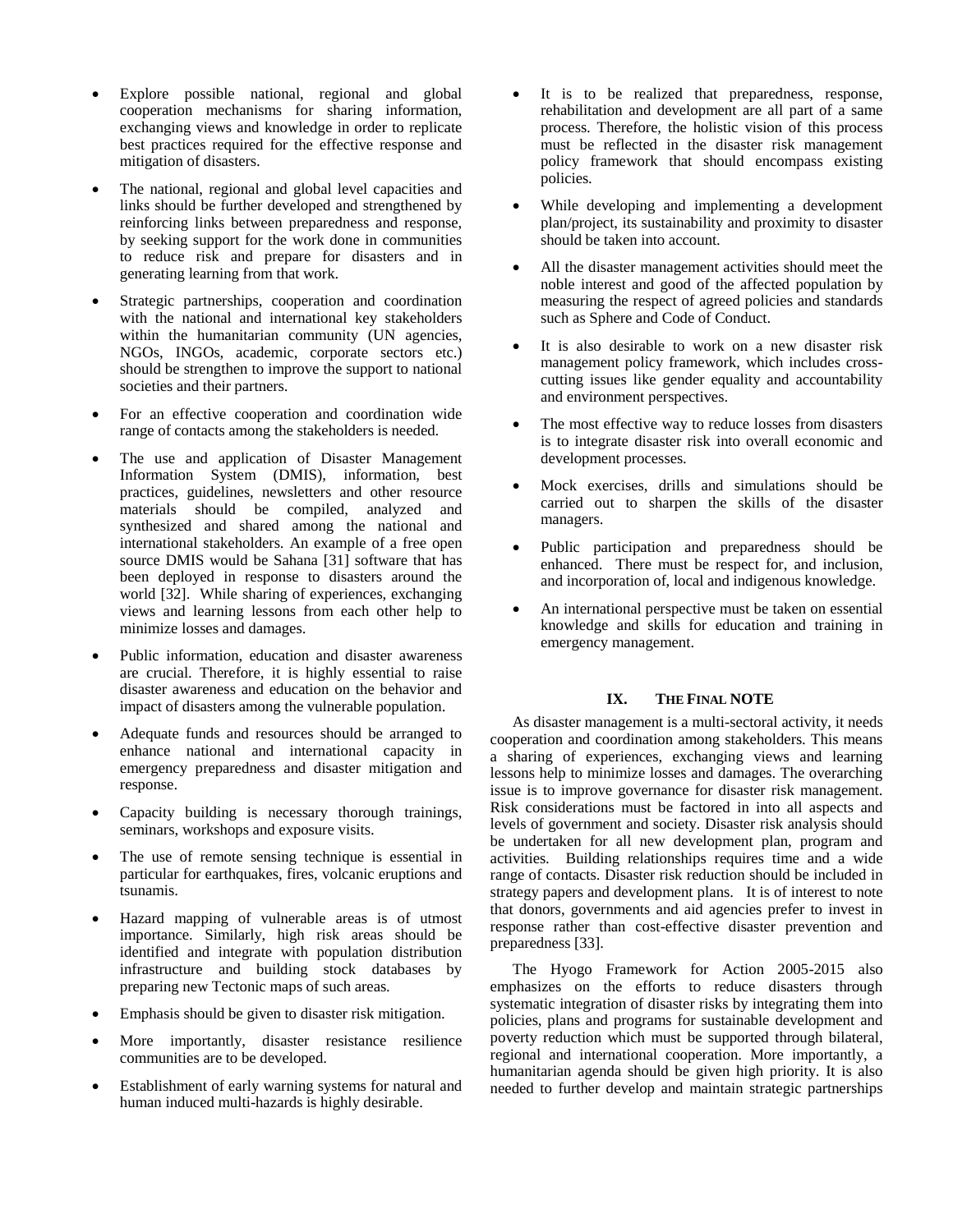among the national and international stakeholders in order to fulfil the goal of alleviate the human sufferings.

Finally, cooperation and coordination mechanisms in disaster management should be established at all levels of government. The private sector also must be involved due to its demonstrated ability to provide vitally important resources [34].

#### **REFERENCES**

- [1] A. Scholtens. "Controlled collaboration in disaster and crisis management in the Netherlands, history and practice of an overestimated and underestimated concept. J. Contingencies Crisis Mgmt. vol. 16, 2008, 195-207.
- [2] M. Bandyk, Why natural disasters are more expensive but less deadly. *US News and World Report*. March 24, 2010 Retrieved from [http://money.usnews.com/money/business](http://money.usnews.com/money/business-economy/articles/2010/03/24/why-natural-disasters-are-more-expensivebut-less-deadly.html)[economy/articles/2010/03/24/why-natural-disasters-are-more](http://money.usnews.com/money/business-economy/articles/2010/03/24/why-natural-disasters-are-more-expensivebut-less-deadly.html)[expensivebut-less-deadly.html](http://money.usnews.com/money/business-economy/articles/2010/03/24/why-natural-disasters-are-more-expensivebut-less-deadly.html)
- [3] M.E. Kahn, The death toll from natural disasters: The role of income, geography, and institutions. *The Review of Economics and Statistics*. Vol. 87, 2005, pp.:271-284.
- [4] J. C. Hagen, Disaster management core competencies in global disaster management," Proceedings of the TIEMS Workshop, Resilient Asia: Implementing International Emergency Management System, May, 2012.
- [5] D. McClean (ed.), *World Disasters Report 2010; Focus on Urban Risk*. International Federation of Red Cross and Red Crescent Societies. 2010.
- [6] M. Pelling. *Adaptation to Climate Change: From Resilience to Transformation.* Routledge, New York, NY. 2011.
- [7] P. Hoyois, J-M. Scheuren, R. Below, and D. Guha-Sapir, Annual disaster statistical review: Number and trends 2006. Brussels, Belgium: Center for Research on the Epidemiology of Disasters; May, 2010. [http://cip.management.dal.ca/publications/ADSR\\_2010.pdf](http://cip.management.dal.ca/publications/ADSR_2010.pdf) Accessed January 27, 2011.
- [8] United Nations Department of Economic and Social affairs, Population Division. Population Division World Urbanization Prospects: the 2005 revision: executive summary. Geneva, Switzerland: UNHCR;2005. [http://www.un.org/esa/population/publications/WUP2005/2005WUPHig](http://www.un.org/esa/population/publications/WUP2005/2005WUPHighlights_Exec_Sum.pdf) [hlights\\_Exec\\_Sum.pdf](http://www.un.org/esa/population/publications/WUP2005/2005WUPHighlights_Exec_Sum.pdf) accessed February 26, 2010.
- [9] Natural Hazards Observer. World Bank launches ProVention Consortium to mitigate disasters in developing nations; and the decade lives on, vol. 24, 2000, pp. 1 - 9.
- [10] Department of Humanitarian Affairs. Natural Disasters, DHA News, Jan/Feb, 1993, pp 26-27. (Geneva: Department of Humanitarian Affairs).
- [11] International Decade for Natural Disaster Reduction. Cities at Risk: Making Cities Safer..Before Disaster Strikes. (Geneva: International Decade for Natural Disaster Reduction). 1996.
- [12] United Nations Economic Commission for Latin America, The damage caused by the earthquake in Guatemala and its repercussions on the country's economic and social development. Geneva, Switzerland, March, 1976.
- [13] S. El-Masri, and G. Tipple, Natural disaster, mitigation, and sustainability: the case of developing countries. International Planning Studies, vol. 7, 2002, pp.157-175.
- [14] T. L. O'Sullivan, C. E. Kuziemsky, D. Toal-Sullivan, W. Corneil, Unraveling the complexities of disaster management: A framework for critical social infrastructure to promote population health and resilience, vol. 30, 2012, pp. 1-9.
- [15] M.B. Poudyal Chhetri, "Disaster Management in Nepal: Challenges and Opportunities", an Unpublished Research Paper, 1998 Kathmandu, Nepal.
- [16] Fanany, Afterward: Reconstructing the Invisible Landscape. In: M.C. Clarke, I. Fanany, and S. Kenny, (eds) *Post-disaster reconstruction:*

*Lessons from Aceh.* Earthscan, Geneva, Switzerland, 2010.Washington, D.C.,.2010. pp 235-249.

- [17] Fisher et al. Mental health and psychosocial consequences of armed conflict and natural disasters. *International Journal of Social Psychiatry*, vol. 57, 2011. pp. 57-78.
- [18] C.C. Benight, Collective efficacy following a series of natural disasters. *Anxiety, Stress, and Coping*, vol. 17, 2004, pp. 401-420.
- [19] M.B. Poudyal Chhetri and D. Bhattarai, "Mitigation and Management of Floods in Nepal," Ministry of Home Affairs, the Government of Nepal, 2001.
- [20] N.Steiner, 2013, Unpublished Communication.
- [21] J. C. Hagen, "Cross-Cultural Aspects of Disaster Reconstruction: Importance of Lessons Learned from Indigenous Cultures," Proceedings of the International Symposium on "5.12" Massive Wenchuan Earthquake Reconstruction & Catastrophic Disaster Management September  $21^{st}$  &  $22^{nd}$ , Chengdu, China, May, 2010.
- [22] J. C. Hagen and S.P. Hagen. The immediate post-disaster reconstruction phase: Alternate care settings and vulnerable populations. In Disaster Management: Medical Preparedness, Response and Homeland Security, CABI, in press.
- [23] M.B. Poudyal Chhetri,, "Disaster Management in Nepal: Problems and Solutions," An Article Published in the Book on Natural Disaster Management, Edited by Jon Ingleton, Tudor Rose, Holdings Limited, Leicester, England, 1999.
- [24] Task Force, GoN "Problems of Disaster Management in Nepal and Measures to Solve Them," A Report Prepared by a, Ministry of Home Affairs, Kathmandu, Nepal. 1998.
- Benjamin, E., A. M. Basily-Marcus, E. Babu, L. Silver, and M. L. Marin. Principles and practice of disaster relief: Lessons from Haiti. *Mount Sinai J. of Med*. vol. 78. 2011. pp. 306-318.
- [26] Hopmeier, M.J., J.W. Pape, D. Paulison, R. Carmona, T. Davis, K. Peleg, G. Shenhar, C. Conway-Welcj, S.H. Vermund, J. Nicotera, and A.L. *Kellerman. Population Health Management*. vol. 13, 2010, pp. 105-113.
- [27] Raviola, G., E. Eustache, C. Oswald, and G.S. Belkin. Mental health response in Haiti in the aftermath of the 2010 earthquake: a case s*tudy for building long-term solutions. Harvard Rev. Psychiatry*. vol. 20. 2012. pp. 68-77

Farzamand, A. Learning from the Katrina crisis: A global and international perspective with implications for future. *Public Administration Review. vol. 67. December 2007, Special Issue. pp. 160-*170.

- *[28]* M.B. Poudyal Chhetri and D. Bhattarai, "Mitigation and Management of Floods in Nepal," Ministry of Home Affairs, the *Government of Nepal, 2001.*
- [29] *"Regional Cooperation on Disaster Management and Pr*eparedness", Senior Officials Meeting on Central Asia Regional Economic Cooperation 28-29 Aug. 2006, Urumqi, XUAR, People's Rep. of China
- [30] Sahana Software Foundation, [http://sahanafoundation.org,](http://sahanafoundation.org/) accessed March 4, 2013.
- [31] [United Nations Foundation, Who We Are: Disaster Report 2.0 [http://www.unfoundation.org/what-we-do/legacy-of](http://www.unfoundation.org/what-we-do/legacy-of-impact/technology/disaster-report.html)[impact/technology/disaster-report.html,](http://www.unfoundation.org/what-we-do/legacy-of-impact/technology/disaster-report.html) accessed March 4, 2012.
- [32] M.B. Poudyal Chhetri, "A Practitioner's View of Disaster Management in Nepal: Organization, System, Problems and Prospects," Risk Management: an International Journal, vol. 3, Published by Perpetuity Press Ltd., Leicester, UK., 2001.
- [33] M.B. Poudyal Chhetri, "Disaster Risk Reduction: Policy Implications for Nepal, Australia and Beyond," an unpublished Post Doctorate Thesis, Brisbane, Australia, 2011.